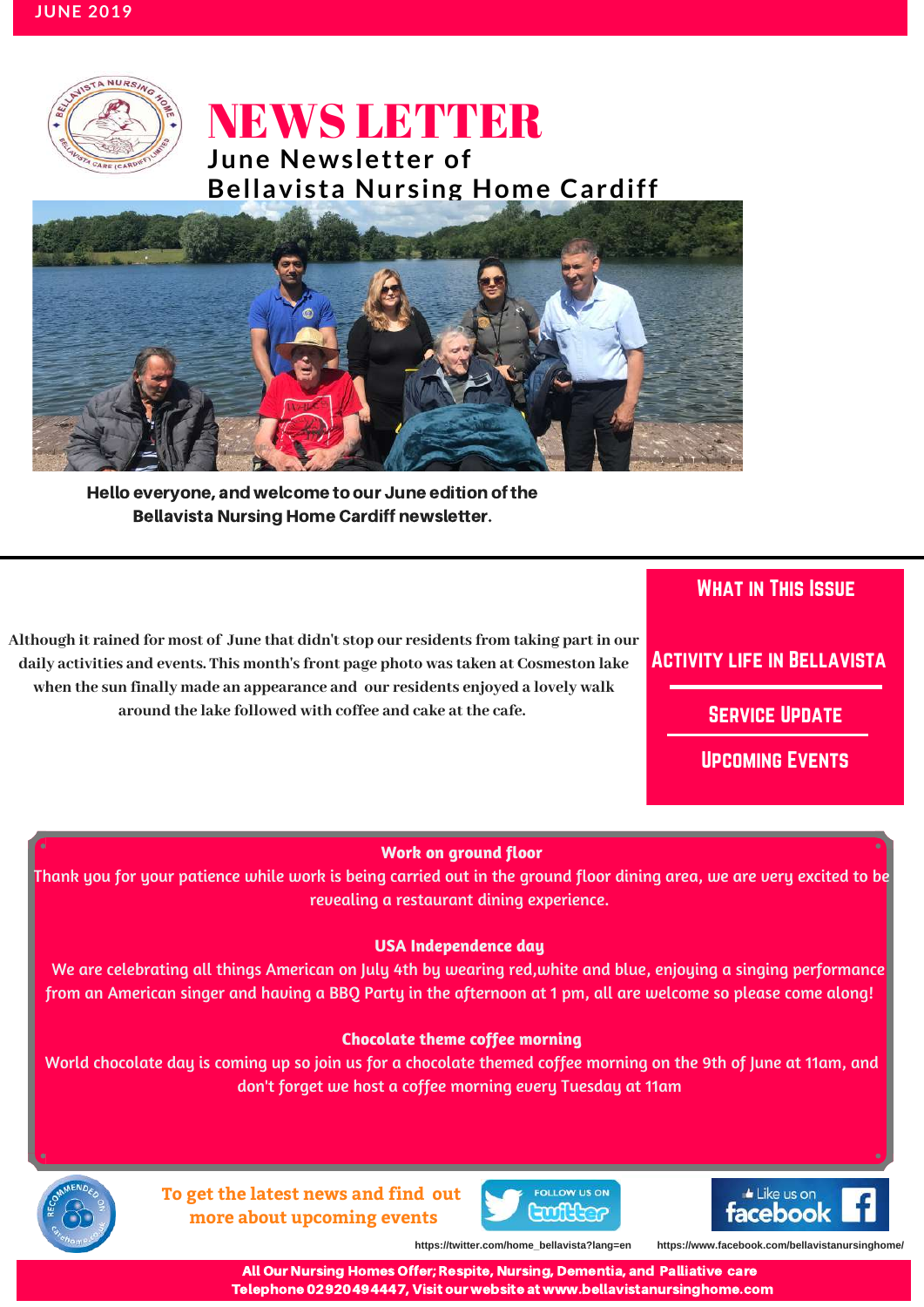## Alzheimer's cupcake day

A big thank you to all who donated or bought a cupcake, we raised over £40.00 for Alzheimer's society. Also a big thank you to Ceri for baking them and Khadiza for doing a fabulous job at decorating, everybody **agreed that they were delicious.**



# Iftar Party

A huge thank you to the support of our residents and the hard work of our staff for making our Iftar garden party **such a success**







**Visit our website: www.bellavistanursinghome.com, Phone: 02920 494447 , email: activitycardiff@bellavistanursinghome.com**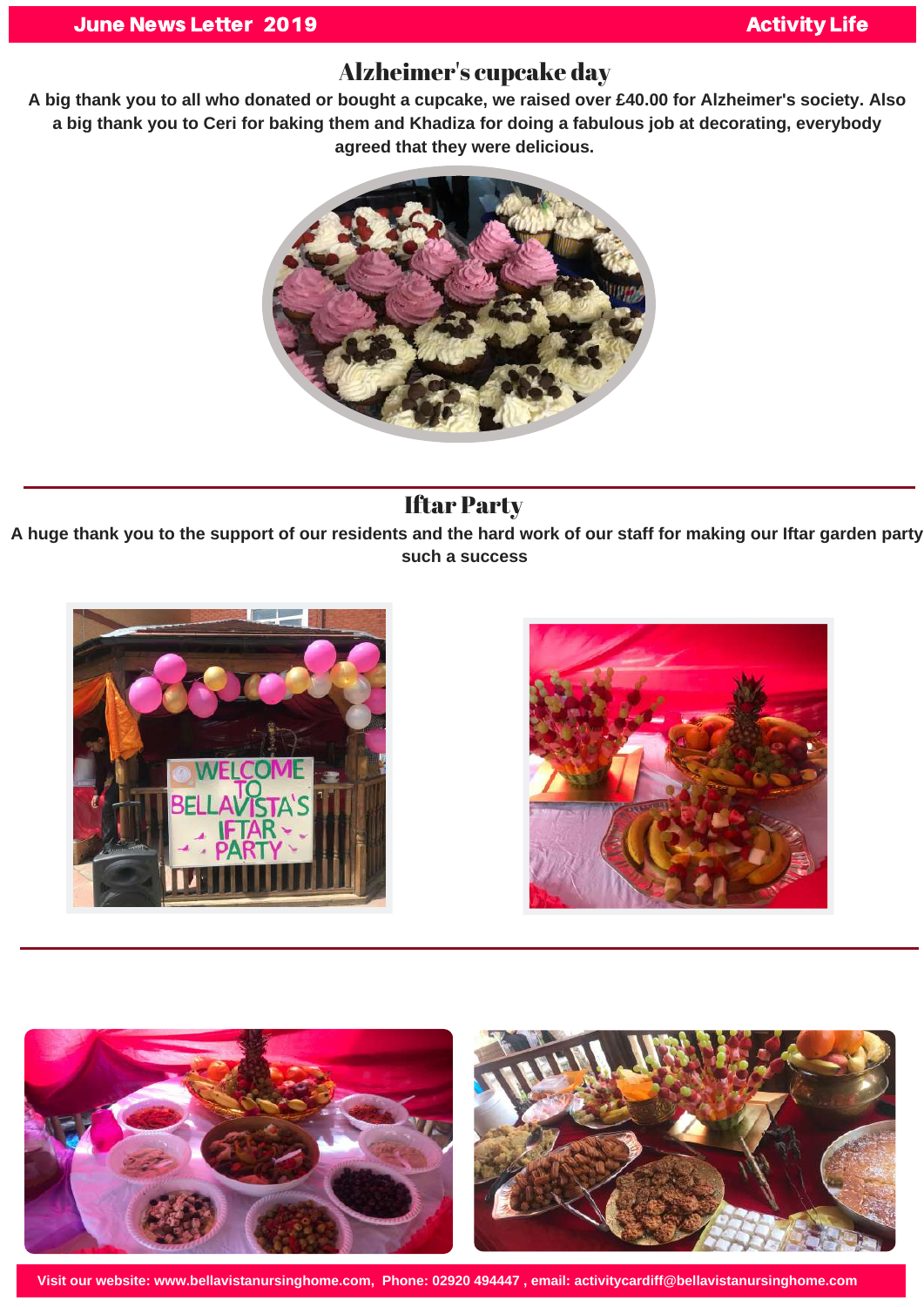

Cosmeston lake Our residents enjoyed a lovely morning out at Cosemston Lake, Penarth







Music therapy





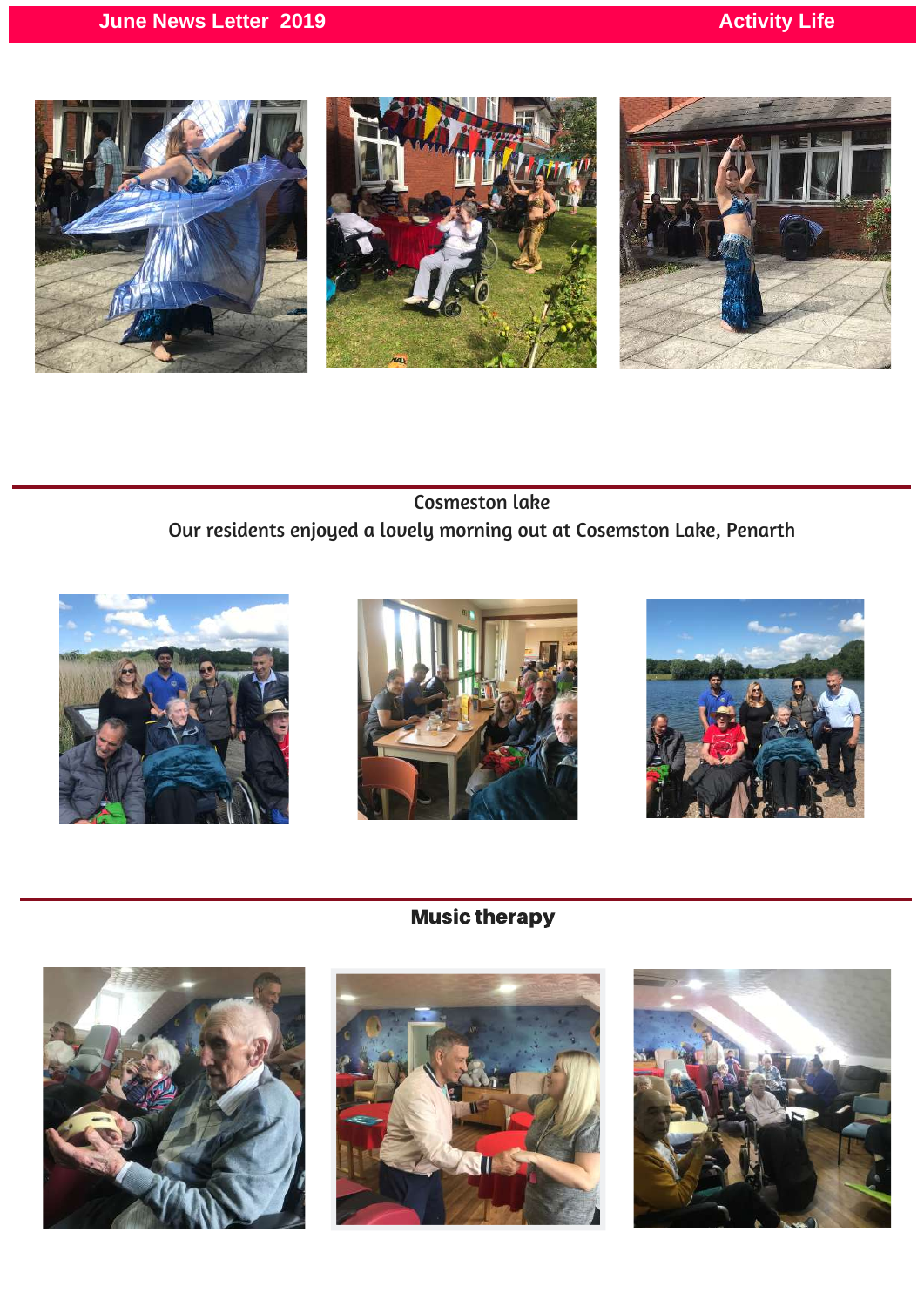## **June News Letter 2019 Activity Life Activity Life**

#### Tickled Pink

Our residents thoroughly enjoyed a theatre performance by tickled pink who will be returning to Bellavista nursing home in September













## Muisc concert



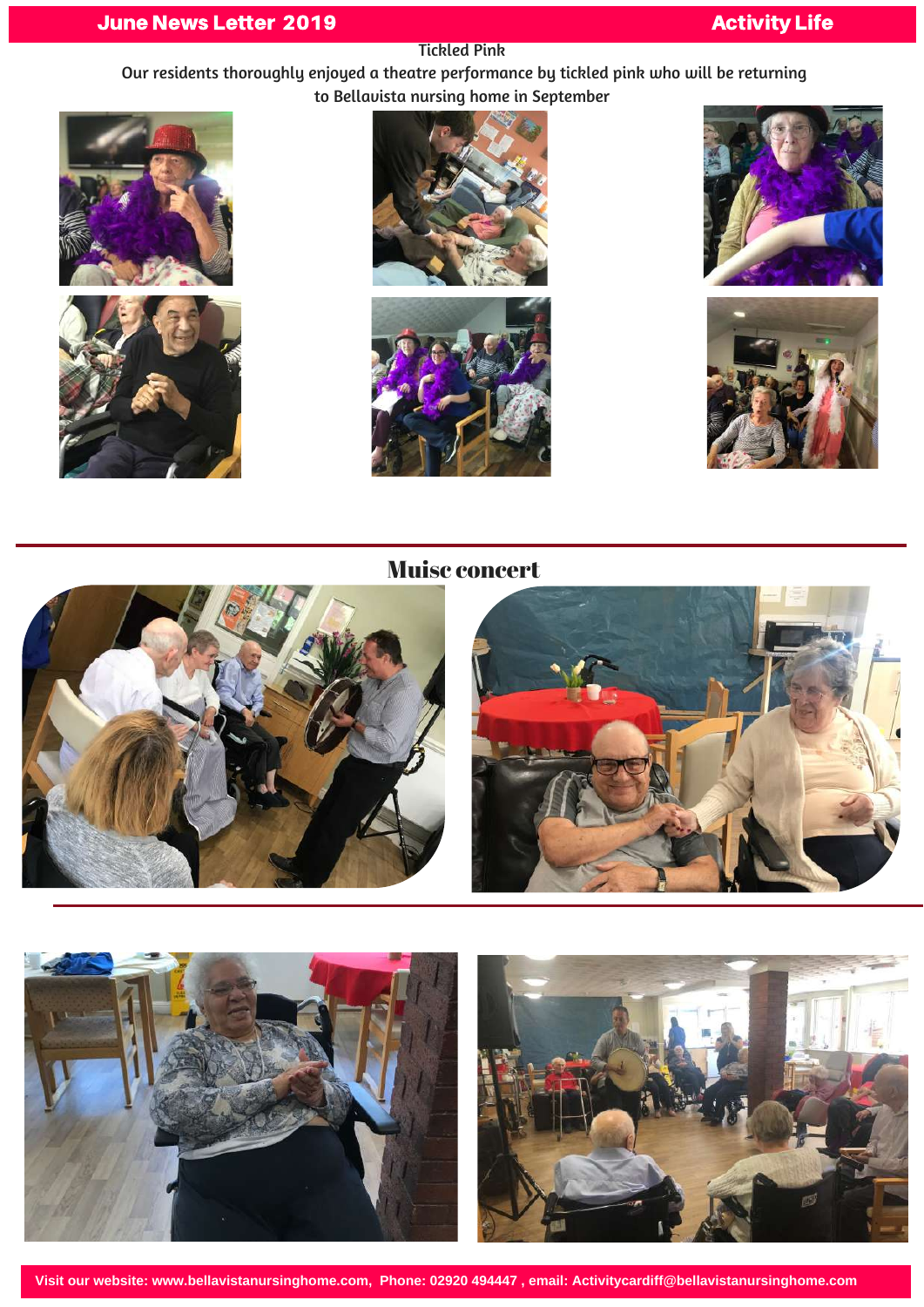### **June News Letter 2019** Activity Life

# **Skittles** Church service



# Birthday Celebration

**Congratulations to all the residents , those who celebrated their birthday last month**:





**Tony Townsend- 02/06/19 Ronald Porter - 13/06/19 Sarah Creed- 14/06/19 June Rose- 22/06/19 Evaline Frampton - 24/06/19**



## Upcoming Birthdays

**Alan Greedy - 03/07/19 Bill Davies - 10/07/19 Violet Roberts - 14/07/19 Monica Parsons - 26/07/19 Dennis Griffin - 27/07/19 June Sage - 28/07/19**



**We are sorry to inform you that two of our residents Ottilie Jones and Vencel Davies passed away. Our thoughts are with their families at this sad time.**